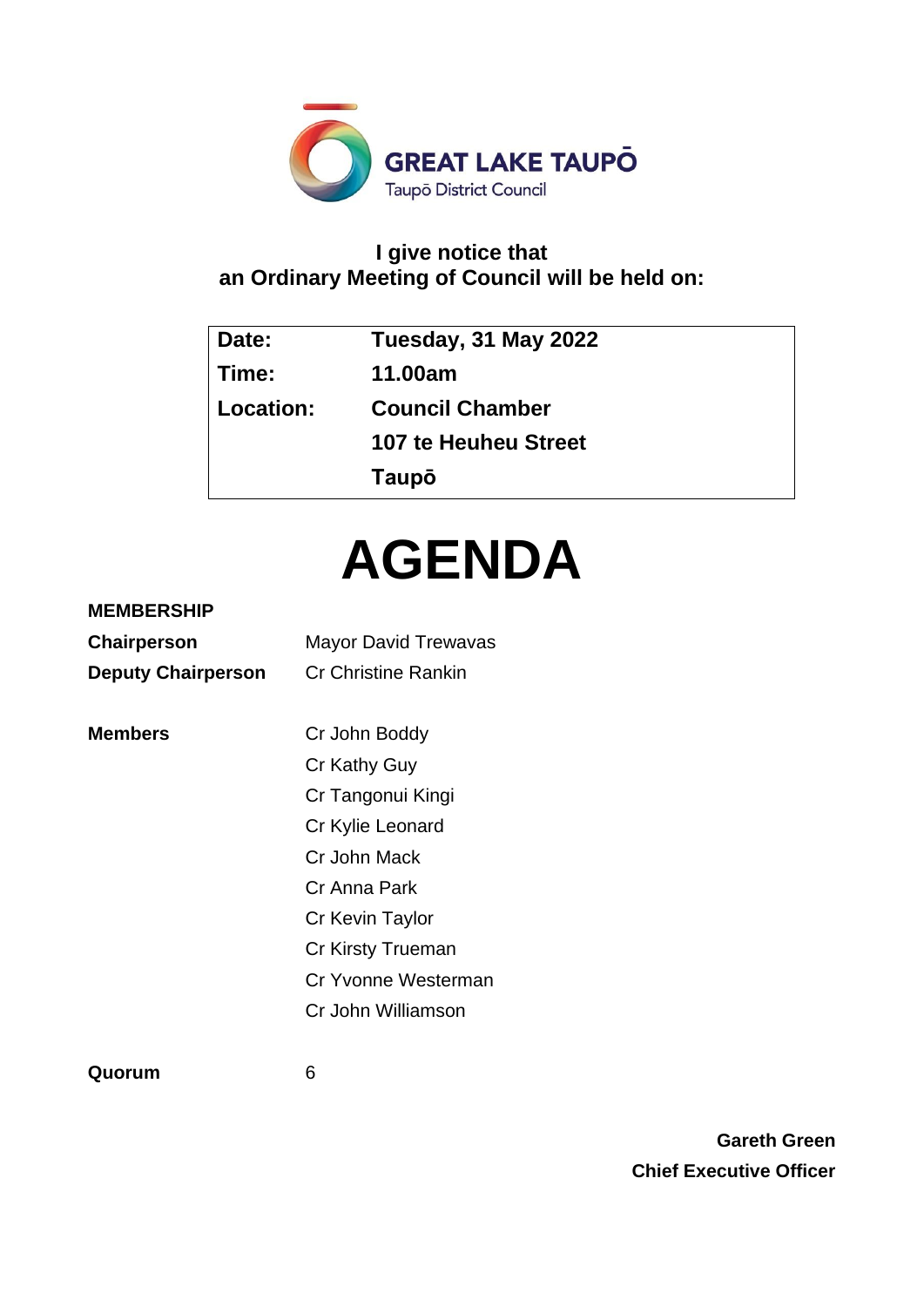# **Order Of Business**

- **1 Apologies**
- **2 Conflicts of Interest**
- **3 Confirmation of Minutes**

Nil

- **4 Policy and Decision Making**
	- 4.1 Hearing of Submissions and Deliberations on the Whakamaru Water Extension Project ......................................................................................................................................[.3](#page-2-0)

# **5 Confidential Business**

Nil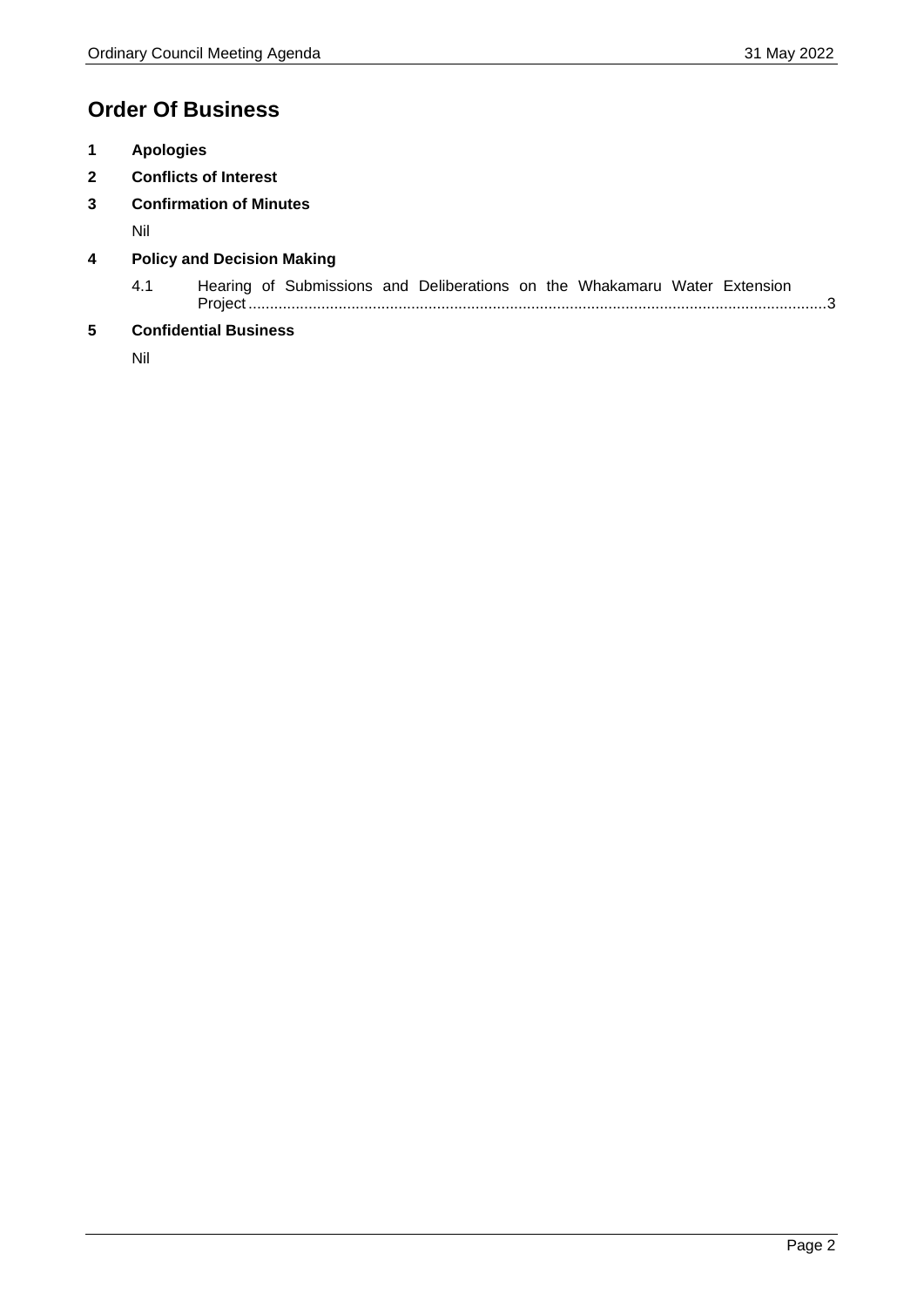# <span id="page-2-0"></span>**4.1 HEARING OF SUBMISSIONS AND DELIBERATIONS ON THE WHAKAMARU WATER EXTENSION PROJECT**

**Author: James Aremu, Asset Manager Water and Waste**

**Authorised by: Tony Hale, Three Waters Manager**

# **PURPOSE**

To receive, hear and deliberate on the submissions that were received on the Whakamaru Water Extension Project and to decide if the project should proceed.

# **RECOMMENDATION(S)**

- 1. That Council receives the submissions on the Whakamaru Water Extension Project.
- 2. That Council decides to proceed with the project and extend the existing reticulated water network in Whakamaru.

# **BACKGROUND**

A Council reticulated water network is located throughout part of Whakamaru and provides treated drinking water to 15 properties. The network does however not extend to 31 properties along Tihoi Road, Forest View Road and one property on State Highway 30. The properties who are not currently connected to the Council water scheme provide their own water supply. The orange highlighted properties in Image 1 below, identify those properties not currently connected to the water supply.



Image 1: Orange Highlighted properties are not currently connected to water. Blue lines identify the existing water mains

As part of the Long-term Plan 2021-31 (LTP), Council committed to constructing a water pipe in 2021/22, which would enable Whakamaru residents who are not currently connected to the Council water network to connect. The project will involve the construction of new water pipelines and extend the reticulated water network along Forest View Road, Tihoi Road (SH32) and State Highway 30.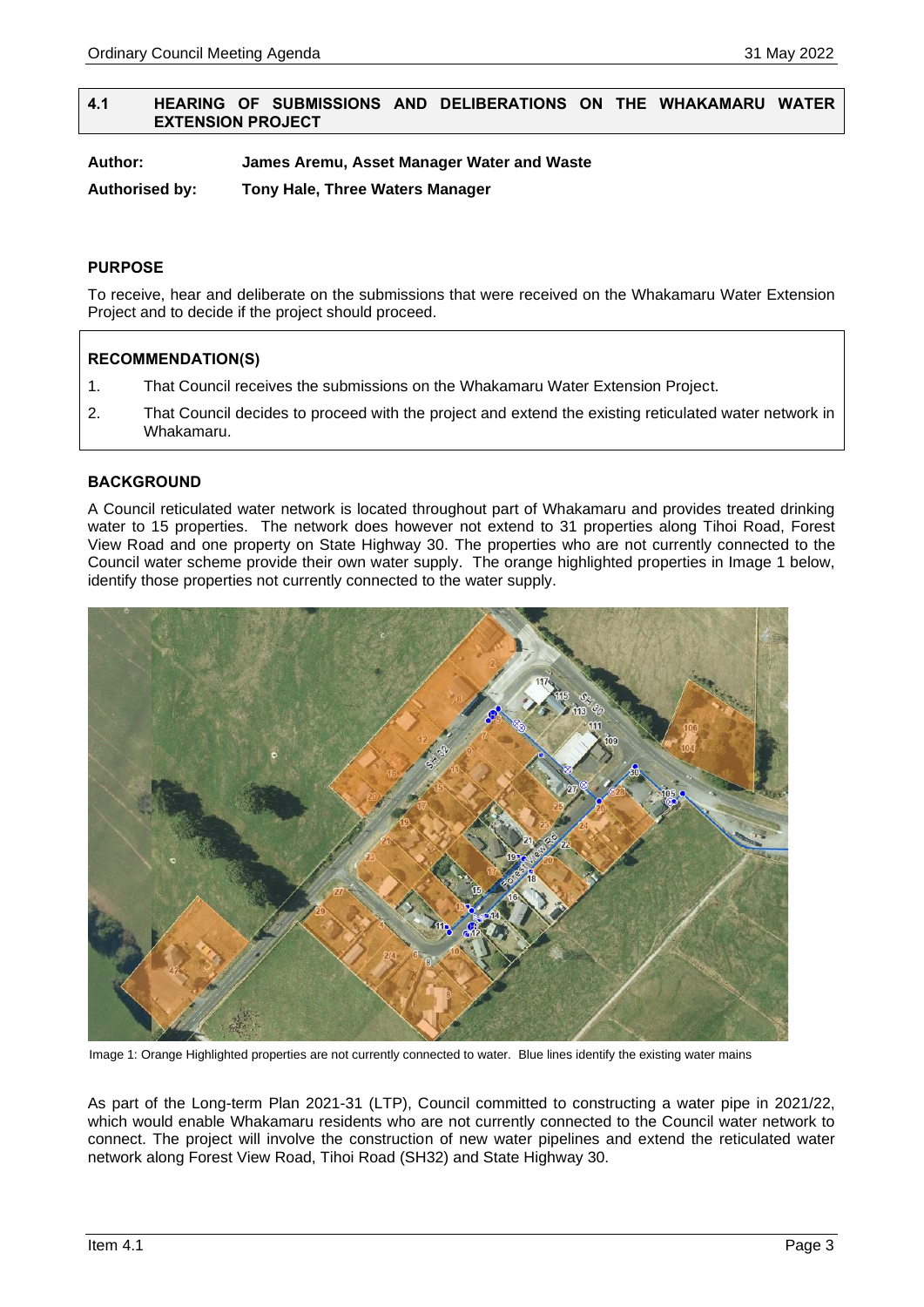At the ordinary Council meeting on 31 August 2021, Council adopted a proposal to undertake public consultation with respect to Whakamaru water extension project. This proposal included a financial contribution of 50% by residents towards the project. The contribution would be spread over a 25 year period and collected with the introduction of a targeted rate, this is the approach taken for similar projects such as the Five Mile Bay water extension. The impact on water rates for properties in Whakamaru with this approach are outlined in Table 1 below, noting that increased rates would be applicable to those who do or do not connect due to existing Council policy of being within 100m of Council infrastructure and connection available.

Table 1: Rates payable under original funding model, where residents contribute 50% of the capital cost

| Residents who choose to connect                     |        | Residents who choose not to connect                 |        |
|-----------------------------------------------------|--------|-----------------------------------------------------|--------|
| Rate                                                | Amount | Rate                                                | Amount |
| District-wide water rate (annual)                   | \$536  | District-wide water half rate (annual)              | \$268  |
| Capital cost targeted rate (annual for<br>25 years) | \$240  | Capital cost targeted rate (annual for 25<br>years) | \$240  |
| Total                                               | \$776  | Total                                               | \$508  |

Consultation on the above was postponed due to the Covid-19 Pandemic. During this time Council decided to consult with the community as part of the Annual Plan on a change to the funding model used at Five Mile Bay and proposed to be used for the Whakamaru project. The change would see the capital costs of approved projects be funded by all water ratepayers as opposed to requiring financial contributions from some ratepayers through targeted rates.

With the new funding approach, it was decided that full consultation using the special consultative process was not required, instead a targeted approach with just those residents impacted by the project could be undertaken.

Table 2: Rates payable under new funding model

| Residents who choose to connect   |        | Residents who choose not to connect    |        |
|-----------------------------------|--------|----------------------------------------|--------|
| Rate                              | Amount | l Rate                                 | Amount |
| District-wide water rate (annual) | \$536  | District-wide water half rate (annual) | \$268  |
| Total                             | \$536  | ™otal                                  | \$268  |

With the targeted rate component now removed, a rate increase would still be incurred by Whakamaru residents whether they choose to connect or not. Whakamaru residents not currently connected pay \$167.71 per year for the benefit of fire hydrants (Whakamaru Fire Protection rate). The current district wide rate being \$536 would result in a rate increase for Whakamaru ratepayers of either \$368.75 if connected or \$100.52 if choosing not to connect. The reason for the rate increase applying to those ratepayers who choose not to connect is because of Council's standard policy referred to earlier. The Whakamaru Fire Protection will also be removed and no longer payable. There are two properties who do not currently benefit from the fire hydrants and therefore do not pay the rate, therefore they will incur a full new rate if the project proceeds.

# **OBJECTIVES OF THE PROJECT**

- In March 2021, New Zealand's drinking water regulator Taumata Arowai was established as part of the government's current reform of the Three Waters (Drinking water, Wastewater and Stormwater) throughout the country. A major upgrade is currently underway to Council water treatment facilities that will ensure high quality drinking water. Extending the water supply network provides the community with treated water supply that will meet the Drinking Water Standards of New Zealand (DWSNZ).
- Whakamaru water scheme has been one of the highest in the district at \$1,271.80 per year. Through the 2021-31 LTP process, Council made a decision to move to district-wide water funding. Therefore,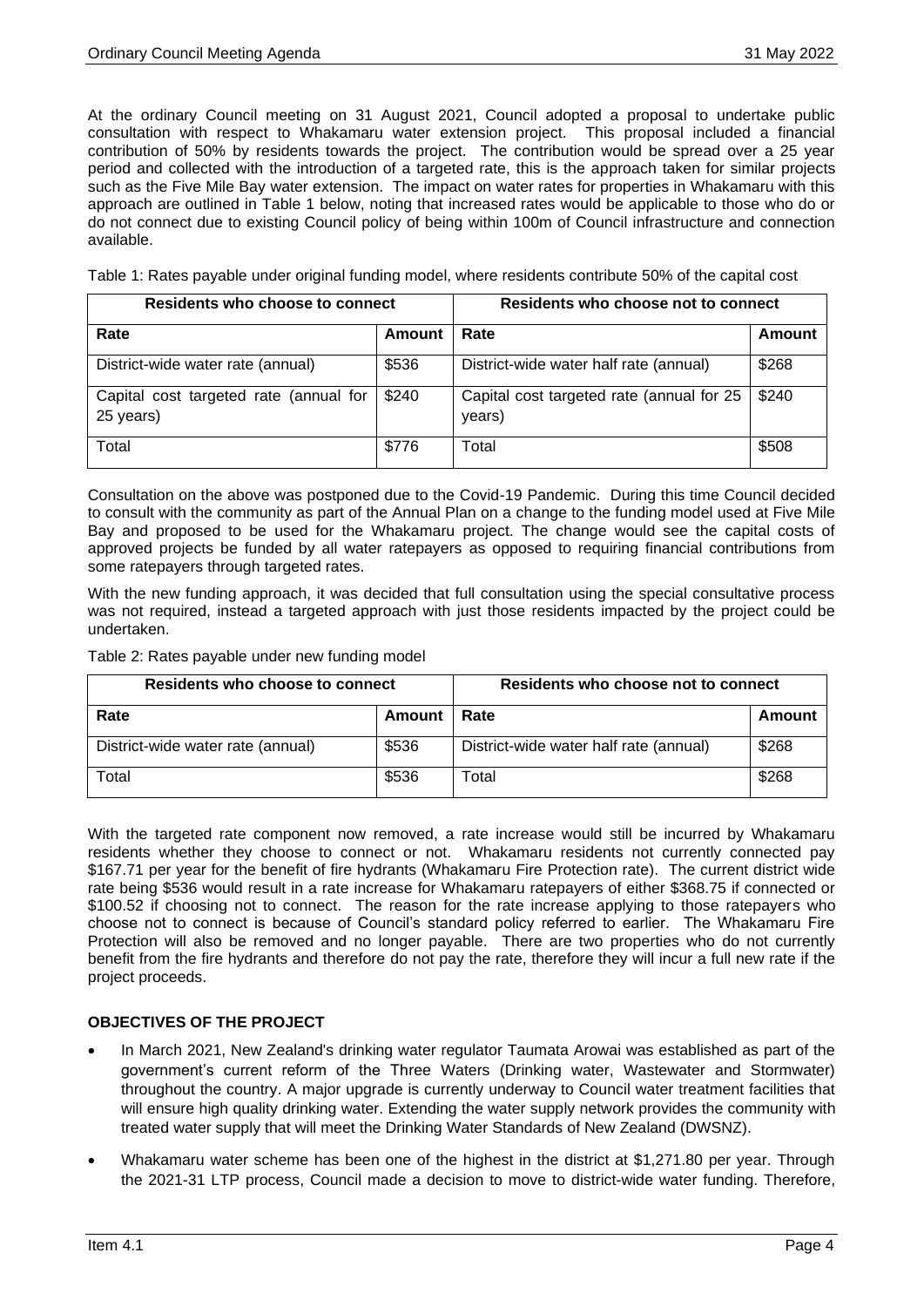instead of different rates for different schemes, from July 2021 onwards, Whakamaru residents now pay a much more affordable rate of \$536.

- Whakamaru wastewater scheme does not currently extend to residents on Tihoi, Forest View Roads (SH32) and State Highway 30 (SH30). Wastewater in these areas is generally disposed of via septic tanks and this may present risk to people`s health who rely on private water supplies should the tank leach untreated wastewater into the underground supply. Hence, extending the network will safeguard the water supply for the Whakamaru community from such potential risks.
- Extending water supply will also improve fire protection for the community through the installation of additional fire hydrants on Tihoi, Forest View Roads (SH32) and SH30.

#### **DISCUSSION**

The Whakamaru Water Extension project was consulted on between 31 March 2022 and 2 May 2022 with 17 submissions received within this timeframe. There were no late submissions. One submitter indicated that they wanted to be heard, however since have indicated they no longer wish to speak to their submission. A full copy of submissions which includes comments is provided in Appendix 1. Appendix 3 captures just comments made.

All submissions were received from property owners and/or residents of Whakamaru Village, with 14 of the submissions received from property owners and three from occupiers.

Two questions were asked as part of the consultation. Question 1 was "Should the water network in Whakamaru Village be extended?" and Question 2 was "If the water network is extended, will you request a new connection to the Council supply?" There was high support to extend the water network and the majority of submitters indicated that they would request a new connection. The charts below illustrate the response to the two questions.







The plan provided in Appendix 2 identifies the location

of those submissions that were supportive and opposed to the reticulated water network being extended and those that would connect to the network if the project proceeded. A number of the submitters own multiple properties in Whakamaru and were referred to in the submissions. All properties referred to are therefore identified on the plan to capture that support or opposition.

A number of submissions included comments, these comments have been summarised below:

- If we choose not to connect, the fire protection rate should not be increased
- More important to install wastewater and replace septic tanks
- Property is vacant and/or has another use which does not require water
- Concern that new water regulations will impose requirements and current suppliers will not want to continue supplying water to other properties
- Council supplying water to the whole village will ensure water safety and sustainability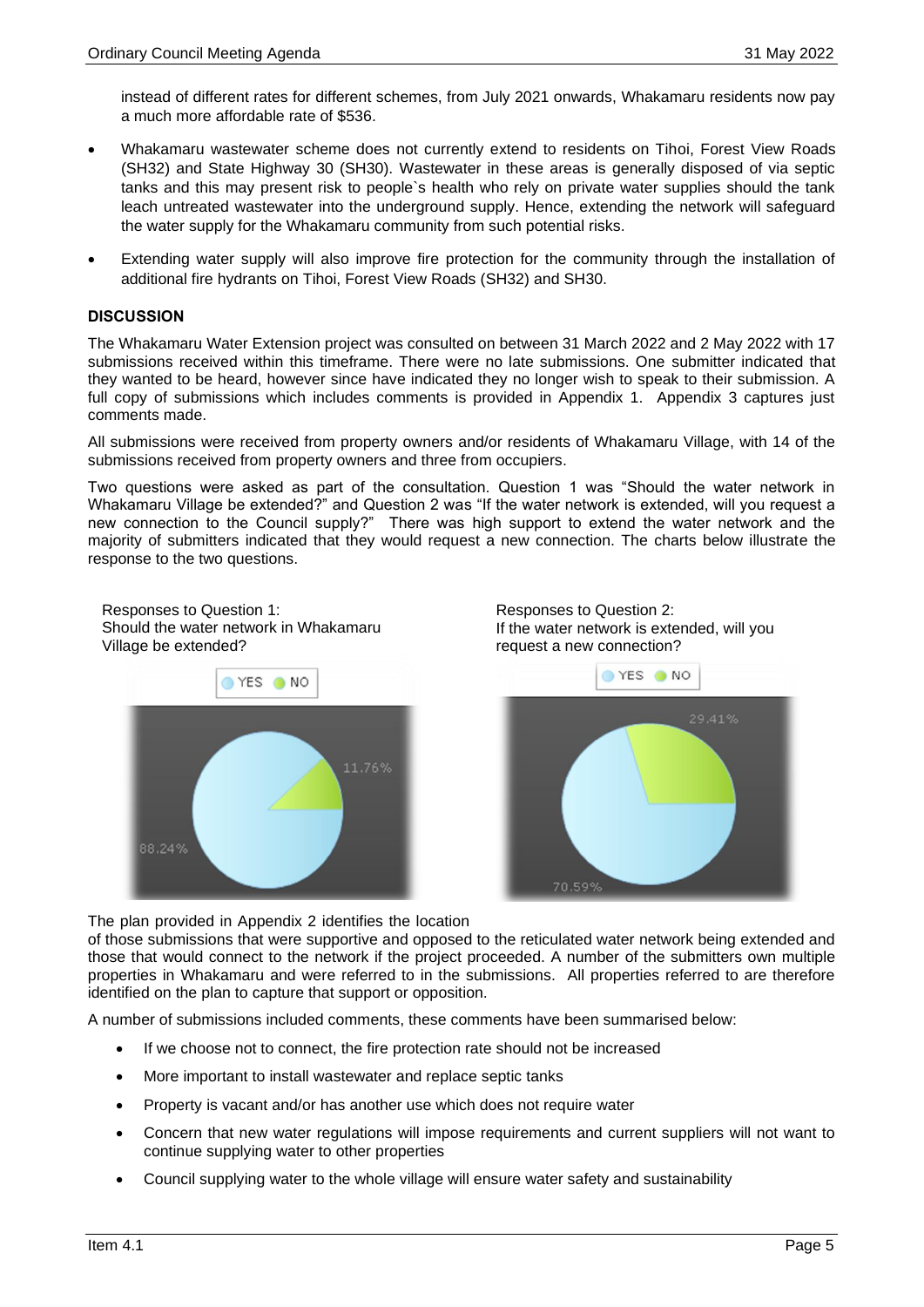• Town water supply will remove potential risk of ground water becoming contaminated from an old septic tank and with so many around unsure where the contamination occurred.

Through the hearings process, Council will need to consider the submissions made.

#### **CONSIDERATIONS**

#### **Alignment with Council's Vision**

Council's vision is 'to be the most prosperous and liveable district in the North Island by 2022'. This is accompanied by a core set of values to underpin decision-making, the following of which are relevant to this particular proposal: World Class; Authentic; Charming; Vibrant; Quality; Resilient and Value.

#### **Financial Considerations**

The financial impact of the proposal is estimated to be \$240,000.

#### Long-term Plan/Annual Plan

The expenditure outlined is currently budgeted for under year 1 of the Long Term Plan 2021-31.

#### **Legal Considerations**

#### Local Government Act 2002

The matter comes within scope of the Council's lawful powers, including satisfying the purpose statement of [Section 10](http://www.legislation.govt.nz/act/public/2002/0084/latest/DLM171803.html?search=qs_act%40bill%40regulation%40deemedreg_local+government+act_resel_25_h&p=1) of the Local Government Act 2002. That section of the Act states that the purpose of local government is (a) to enable democratic local decision-making and action by, and on behalf of, communities; and (b) to promote the social, economic, environmental, and cultural well-being of communities in the present and for the future. It is considered that social, economic and environmental well-beings are of relevance to this particular matter.

The proposal has been evaluated with regards to a range of legislation. The key legislation applicable to the proposal has been reviewed and the relevant matters for consideration is as follows:

The Local Government Act and the Local Government Rating Act.

# **Policy Implications**

The project is supported by the TDC Water Supply Strategy 2019 and in particular the key Water Supply Strategy outcome - We ensure the protection of Public Health.

# **Māori Engagement**

Taupō District Council is committed to meeting its statutory Tiriti O Waitangi obligations and acknowledges partnership as the basis of Te Tiriti. Council has a responsibility to act reasonably and in good faith to reflect the partnership relationship, and to give effect to the principles of Te Tiriti. These principles include, but are not limited to the protection of Māori rights, enabling Māori participation in Council processes and having rangatiratanga over tāonga.

Our statutory obligations outline our duties to engage with Māori, and enable participation in Council processes. Alongside this, we recognise the need to work side by side with the ahi kaa / resident iwi of our district. Engagement may not always be required by law, however meaningful engagement with Māori allows Council to demonstrate good faith and our commitment to working together as partners across our district.

Appropriately, the report author acknowledges that they have considered the above obligations including the need to seek advice, guidance, feedback and/or involvement of Māori on the proposed recommendation/s, objective/s, project/s or service/s outlined within this report.

Engagement to date has included discussions with Raukawa and consultation as part of the Long Term Plan and Annual Plan.

#### **Risks**

The project budget was set as part of the Long-Term Plan during a benign period of low inflation and low interest rates. Since then, there has been a significant global rise in costs. There is a risk that the current project budget may be insufficient. Any shortfall against budget will be highlighted once design and contract tendering is complete.